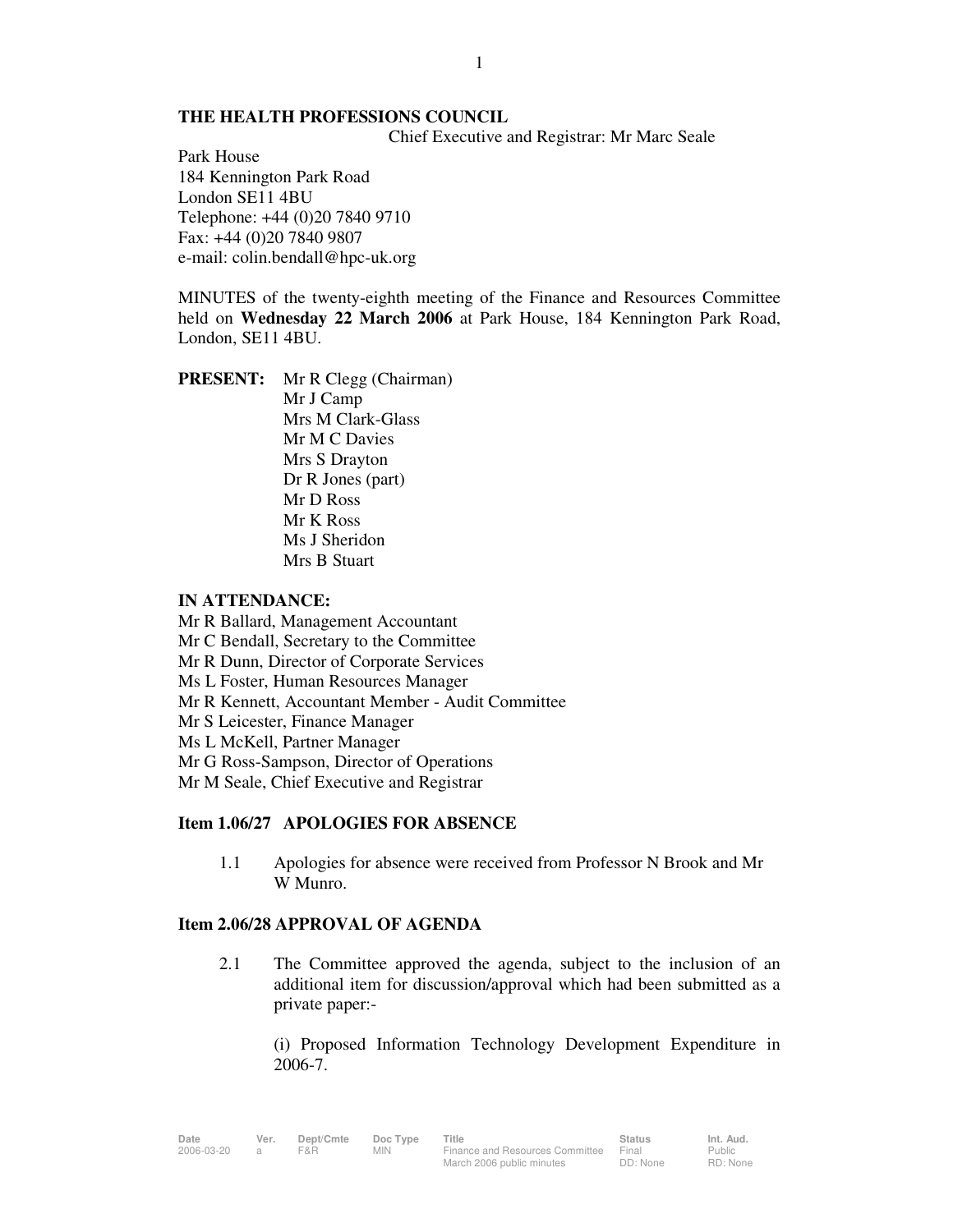## **Item 3.06/29 MINUTES OF THE FINANCE AND RESOURCES COMMITTEE MEETING HELD ON 8 FEBRUARY 2006**

 3.1 It was agreed that the minutes of the twenty-seventh meeting of the Finance and Resources Committee should be confirmed as a true record and signed by the Chairman.

#### **Item 4.06/30 MATTERS ARISING**

- 4.1 The Committee received a paper to note from the Executive.
- 4.2 The Committee noted the actions list as agreed at the last meeting.

### **Item 5.06/31 FINANCE REPORT**

- 5.1 The Committee received a report on the work of the Finance Department.
- 5.2 The Committee noted that the Department would shortly begin work on compiling the 2005-6 accounts. Other projects included implementation of various employment tax changes; resolution of VAT issues relating to 22-26 Stannary Street; avoiding a significant backlog of registrant payment rejections, balance adjustments and mid-cycle lapses; action on insurance issues and updating the financial procedures manual.
- 5.3 The Committee noted that the Chief Executive and the Finance Manager had met with the Pension Wind-Up Manager/Professional Trustee of the Council for Professions Supplementary to Medicine pension fund. The aim of the meeting was to ascertain the timing of winding up the scheme, to decide the steps involved and obtain an indication of residual funds which the HPC could expect to receive. The Committee noted the process involved and noted that it was expected that the process would be completed in late 2006. The Committee noted that it was expected that residual funds returned to the HPC would total less than £100,000.
- 5.4 The Committee noted that the Finance Manager was now responsible for Office Services. The Committee noted that a temporary Office Services Manager had been appointed and had begun a review of the HPC's archiving policy. The Committee noted that work was also underway to re-tender the cleaning contract.

### **Item 6.06/32 HUMAN RESOURCES DEPARTMENT REPORT**

 6.1 The Committee received a report on the work of the Human Resources Department.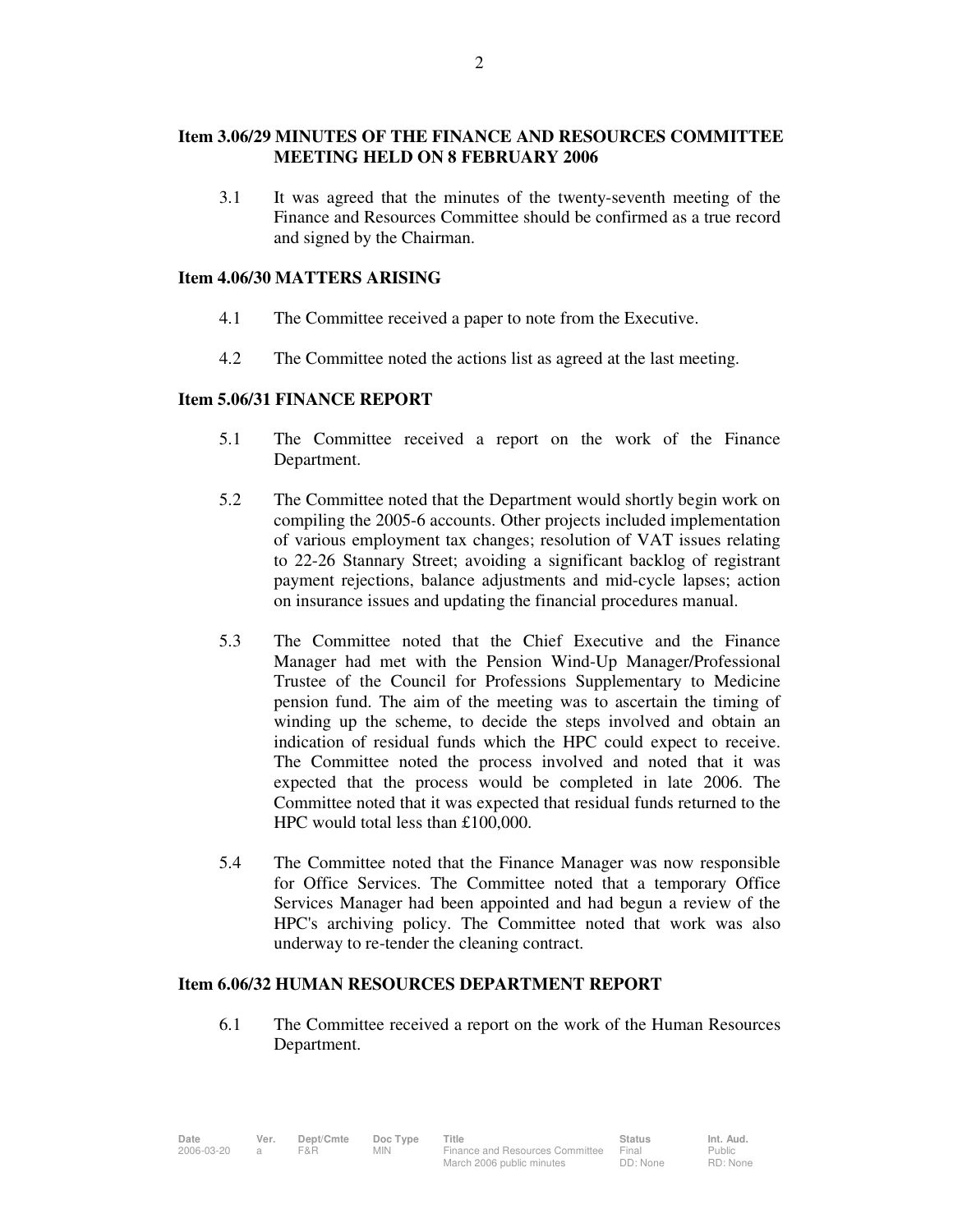- 6.2 The Committee noted that recruitment had been particularly busy over the last two months, mainly due to the advertisement of several new positions in the Education Department and Fitness to Practise Department. The new positions were required due to the Approvals and Monitoring process becoming a key priority in March/April and the increasing number of Fitness to Practise cases.
- 6.3 The Committee noted that positions which had recently been filled included two Education Administrators (Annual Monitoring), a Purchase Ledger Officer, Hearings Officer, Case Manager, Stakeholder Manager, Human Resources Officer and a permanent Partner Administrator.
- 6.4 The Committee noted that the Director of Communications position had been advertised in the trade and national press and there had been a substantial number of requests for application packs and hits on the recruitment section of the HPC website.
- 6.5 The Committee noted that all managers had attended training on employment law and performance management issues.
- 6.6 The Committee noted that the HPC operated a voluntary exit interview process for employees leaving the organisation and that over 90% of those leaving had participated.

## **Item 7.06/33 PARTNER MANAGER REPORT**

- 7.1 The Committee received a report on the work of the Partner Manager.
- 7.2 The Committee noted that three individuals had successfully applied to be Prosthetist and Orthotist Panel Members and that, once references had been approved by the interview panel, the Council would be asked to electronically ratify the appointments.
- 7.3 The Committee noted that the Partner Performance Appraisal system had been approved by the Council on 1 March 2006 and appraisal for all Partner roles would commence on 10 April.
- 7.4 The Committee noted that meetings were on-going with the Education, International Registration and Fitness to Practise Departments to determine the re-appointment process for Partners. The Committee noted that the proposed re-appointment process would be presented to the Council for approval and all Partners would be informed of the process.
- 7.5 The Committee noted that other projects included implementation of the Partner Complaints Procedure, updating of contracts and a review of the Partner expense policy and claim form.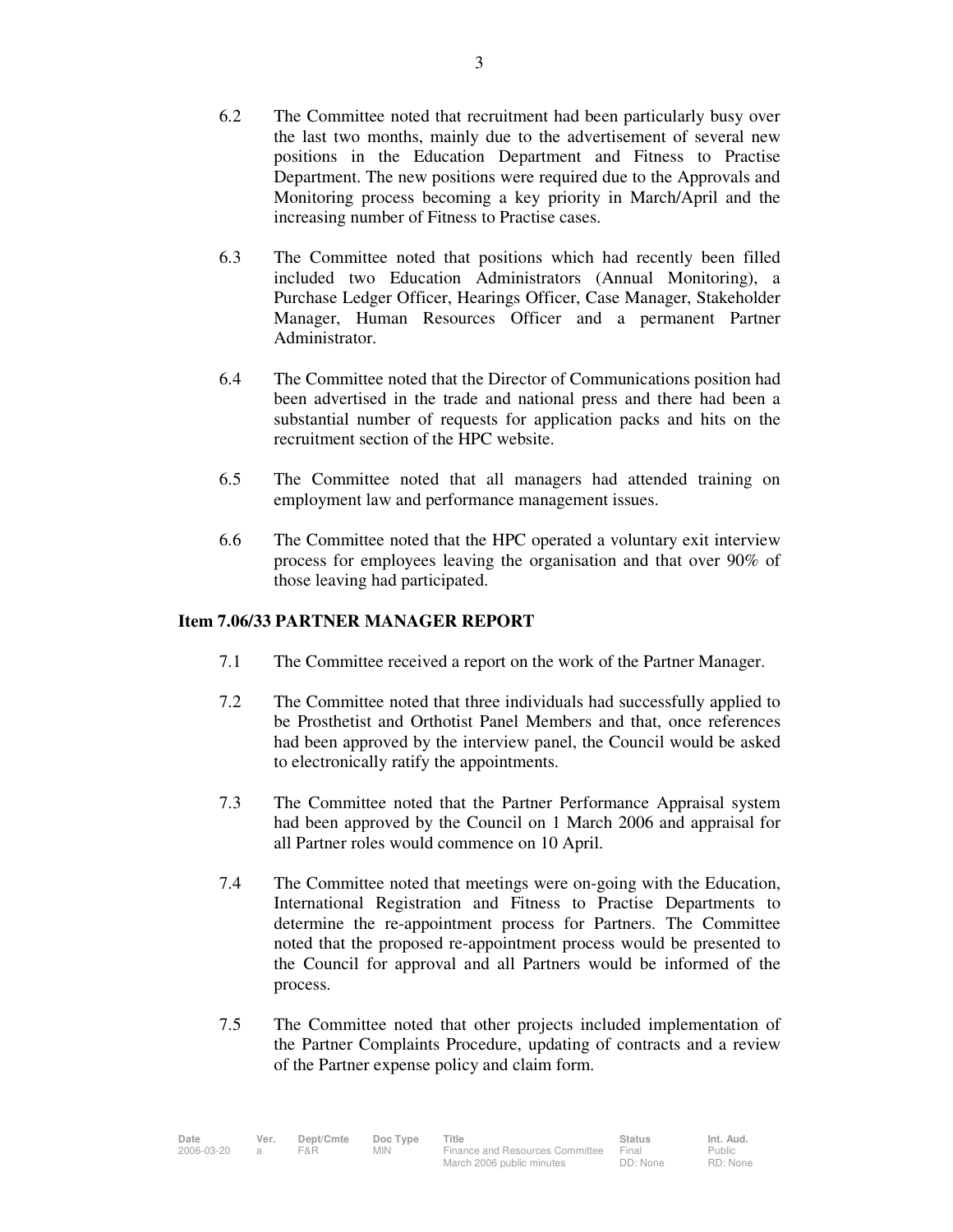### **Item 8.06/34 CORPORATE SERVICES REPORT**

- 8.1 The Committee received a report on the work of the Corporate Services Department, covering Information Technology (IT) and Information **Services**
- 8.2 The Committee noted that current projects included consolidation of the HPC servers, evaluation of possible upgrades to the HPC's anti-virus product, resolution of testing issues relating to the new BACS system and development of the Fitness to Practise tracking system.
- 8.3 The Committee noted that a test of the LISA (registration system) disaster recovery plan on 10 February had been successful.

## **Item 9.06/35 INTERNATIONAL SCRUTINY FEES**

- 9.1 The Committee received a paper for discussion/approval from the Executive.
- 9.2 The Committee noted that it had considered a paper on a proposed increase in the International Scrutiny fee at the meeting on 8 February. The Committee noted that it had agreed that the increase should take full account of all direct and indirect costs and forecast inflation and that the Finance Manager should seek information on the method used by other regulators to determine their fees.
- 9.3 The Committee noted that, at the Council meeting on 1 March, it had been agreed that the HPC should waive the scrutiny fee for applicants with refugee status or those with leave to remain in the United Kingdom.
- 9.4 The Committee agreed that the International Scrutiny fee should be raised from £200 to £350 per application, with effect from 1 January 2007.

## **Action: SL (Ongoing to January 2007)**

#### **Item 10.06/36 DRAFT OPERATIONS STRATEGY**

- 10.1 The Committee received a paper for discussion/approval from the Executive.
- 10.2 The Director of Operations made a presentation on the Registration function, covering the current situation, changes ahead, areas to be developed, the outcomes and benefits and the timetable.
- 10.3 The Committee noted that areas to be developed included: more selfservice functions (on-line applications, renewals and change of contact

| Date       | Ver. | Dept/Cmte | Doc Type | ⊤itle                                 | <b>Status</b> | Int. Aud. |
|------------|------|-----------|----------|---------------------------------------|---------------|-----------|
| 2006-03-20 |      | F&R       | MIN.     | Finance and Resources Committee Final |               | Public    |
|            |      |           |          | March 2006 public minutes             | DD: None      | RD: None  |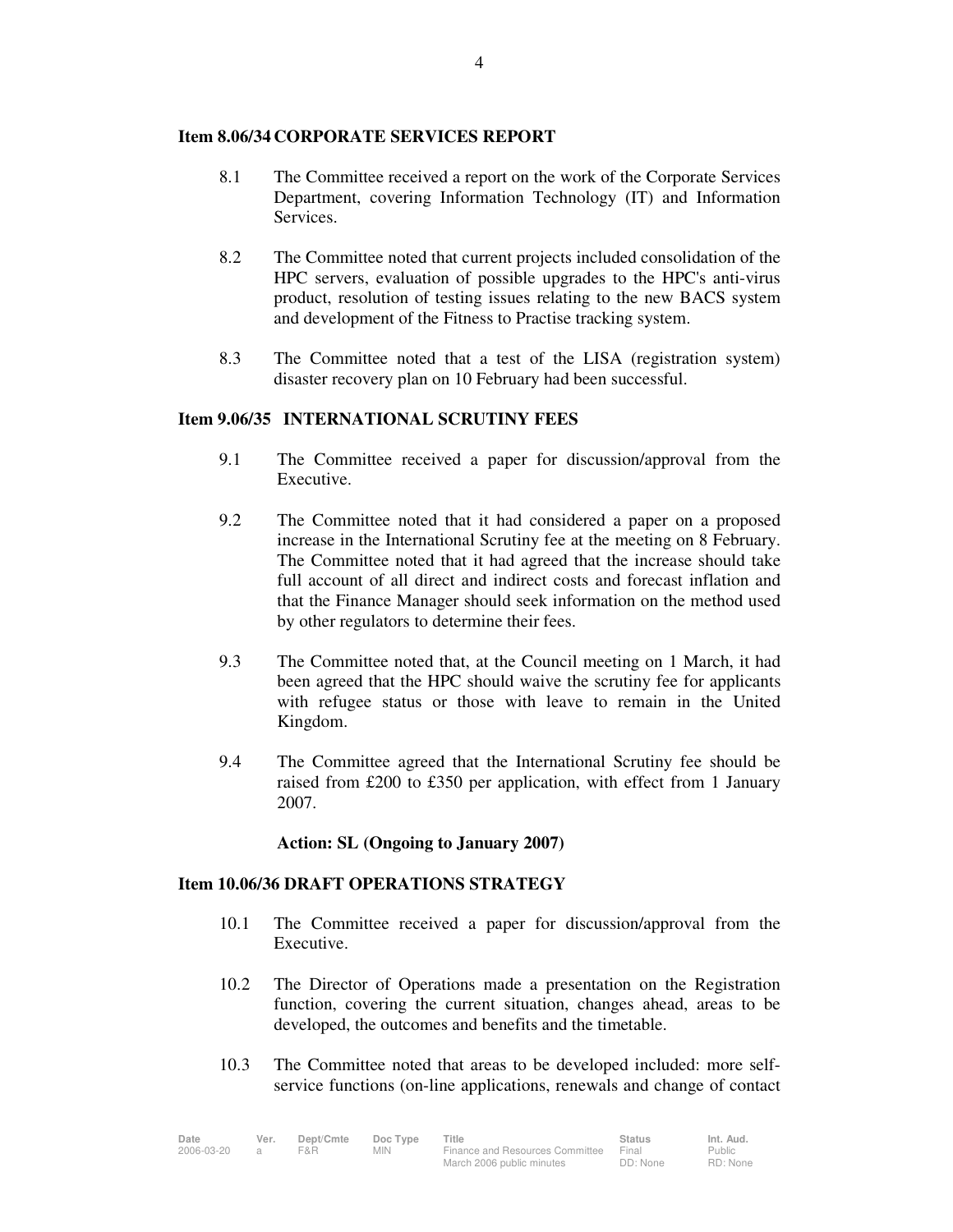details); developments of the LISA registration system; opening more service channels to enhance access; enhancing the management and team structure with an industry-wide experienced manager at the head of the department; and developing a cell/team-based structure which would provide greater responsiveness to demand and improve service quality and capacity, whilst registration officer numbers would remain unchanged.

- 10.4 The Committee noted that the 2006-7 budget included provision for the proposed developments and that the project would impact on the Human Resources, Corporate Services and Communications Departments.
- 10.5 The Committee noted that the HPC hoped to develop a registration service which followed best practice and which was an example to the regulatory sector and the wider customer service industry.
- 10.6 The Committee noted that NHS workforce planning indicated that there might be a reduction in the number of programmes for allied health professions. Dr Jones agreed to provide further information on this issue to the Director of Operations.

### **Action: Dr Jones (by 27 April 2006)/GR-S**

10.7 The Committee agreed the draft operations strategy as set out in the paper.

#### **Action: GR-S (Ongoing to 2008)**

## **Item 11.06/37 PROPOSED INFORMATION TECHNOLOGY DEVELOPMENT EXPENDITURE IN 2006-7**

- 11.1 The Committee received a paper for discussion/approval from the **Executive**
- 11.2 The Committee noted that the IT Department proposed a number of projects to assist the Registration and Finance Departments in managing registration and related data. The Committee noted that a detailed business case would be presented to it before each development commenced.
- 11.3 The Committee noted that the proposed projects included tracking the CPD process; capturing data on ethnicity and diversity; generating generic letters in bulk; a Registration Fee Calculator; tracking the registration status of employees of NHS Trusts; improving the on-line register; a system to deal with intermediate lapsing of registration; addition of UK home nations details to registration records; logging Supplementary Prescribing programmes on the registration system; flagging mail to registrants which was returned to the HPC;

| Date       | Ver. | Dept/Cmte | Doc Type | Title                           | <b>Status</b> | Int. Aud. |
|------------|------|-----------|----------|---------------------------------|---------------|-----------|
| 2006-03-20 |      | F&R       | MIN.     | Finance and Resources Committee | Final         | Public    |
|            |      |           |          | March 2006 public minutes       | DD: None      | RD: None  |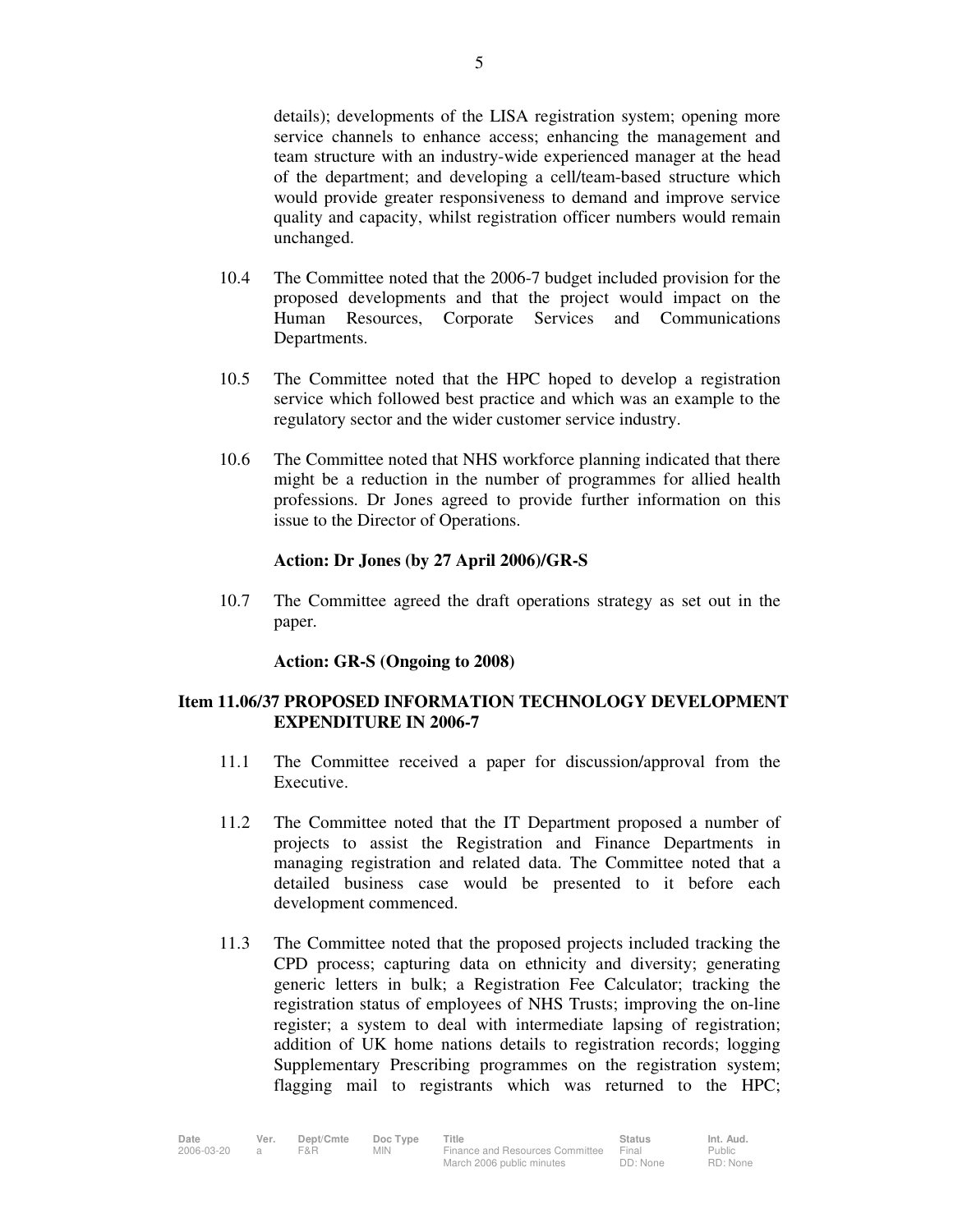implementing requirements from the Bichard Review; and acquiring a replacement accounts package.

11.4 The Committee agreed that the projects listed in the paper should be developed over the 2006-7 financial year.

### **Action: RD (Ongoing to March 2007)**

### **Item 12.06/38 HPC INFORMATION TECHNOLOGY OVERVIEW 2006-2011**

- 12.1 The Committee received a paper to note from the Executive.
- 12.2 The Committee noted that the IT Department updated the rolling five year IT strategy on an annual basis. The Committee noted that strategic decisions by the Council and Committees were used to determine the IT strategy, which in turn was used to develop the IT portfolio and which fed back into strategic decisions.
- 12.3 The Committee noted that the HPC used an external company to secure the HPC's website and that the security of the HPC network was regularly tested.
- 12.4 The Committee noted that the Department was also involved in developing records and knowledge management and specific business applications including the registration system, Fitness to Practise, Approvals and Annual Monitoring, and Freedom of Information and Data Protection Act subject access requests.

#### **Item 13.06/39 COMMITTEE MEMBERSHIP**

- 13.1 The Committee received a paper to note from the Executive.
- 13.2 The Committee noted that four Council Members had expressed interest in the vacancy on the Committee and their supporting statements had been referred to the President for consideration. The Committee noted that the President had recommended that Mrs Sheila Drayton should be appointed and this recommendation had been electronically ratified by the Council.

## **Item 14.06/40 ATTENDANCE OF ACCOUNTANT MEMBERS AT COMMITTEE MEETINGS**

- 14.1 The Committee received a paper to note from the Executive.
- 14.2 The Committee noted that at its meeting on 8 February it had agreed that, subject to confirmation that there was nothing in the Standing Orders of each Committee to prevent it, the Accountant Member of the Audit Committee should observe their counterpart's Finance and Resources Committee meetings. The aim of the proposed arrangement

| Date       | Ver. | Dept/Cmte | Doc Type | Title                           | <b>Status</b> | Int. Aud. |
|------------|------|-----------|----------|---------------------------------|---------------|-----------|
| 2006-03-20 |      | F&R       | MIN.     | Finance and Resources Committee | Final         | Public    |
|            |      |           |          | March 2006 public minutes       | DD: None      | RD: None  |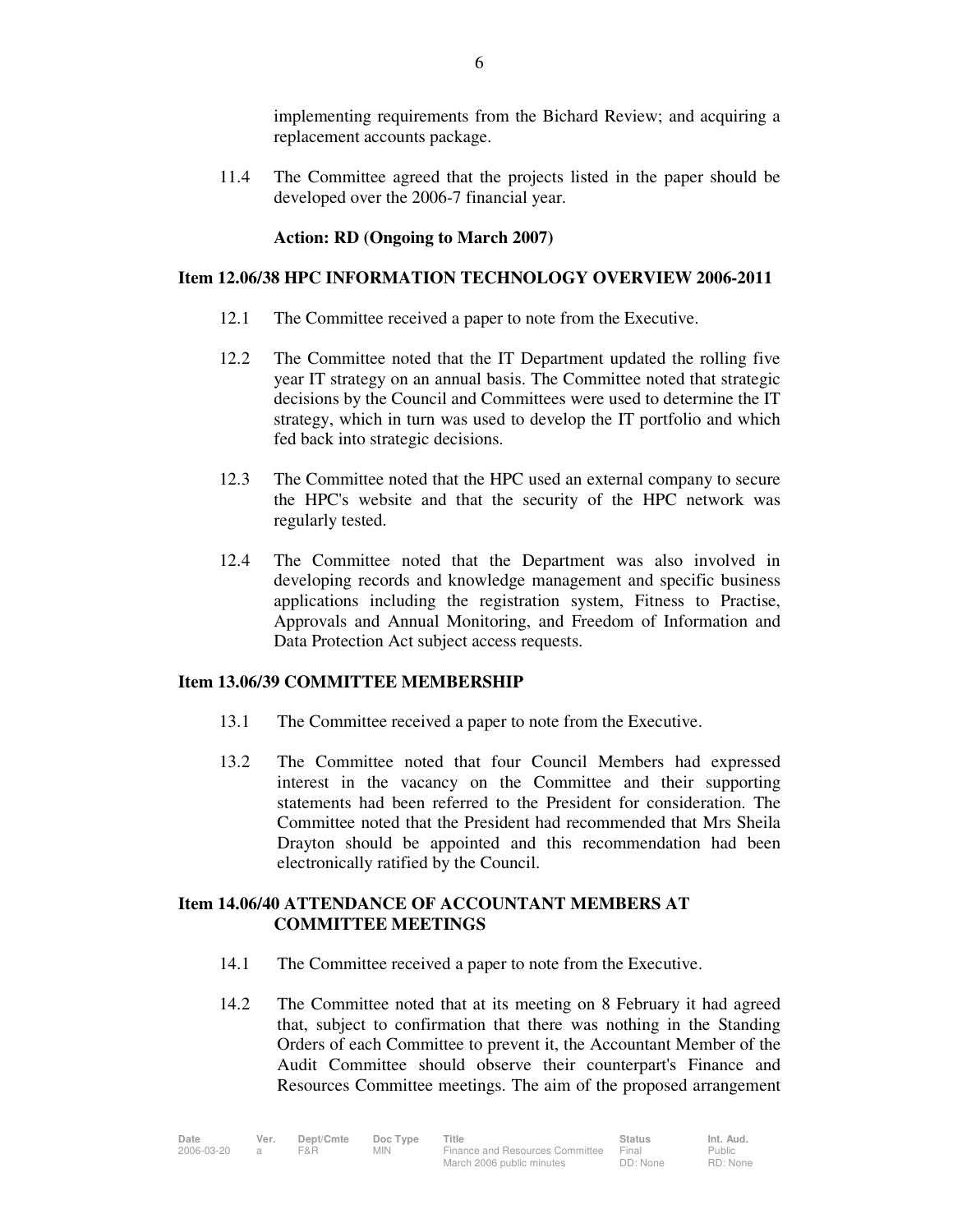was to ensure that there was no overlap or conflict between the Committees which decisions were taken.

- 14.3 The Committee noted that the proposed arrangement was permissible under the Standing Orders of both Committees.
- 14.4 The Committee noted that the Audit Committee had agreed that the Accountant Member of the Finance and Resources Committee should be invited to observe all meetings of the Audit Committee.

### **Item 15.06/41 MANAGEMENT ACCOUNTS FOR YEAR TO JANUARY 2006**

- 15.1 The Committee received a paper for information from the Executive.
- 15.2 The Committee noted that, after ten months of the financial year, the HPC had budgeted an operating deficit of approximately £14,000. The actual result for the year to date was a surplus of approximately £1.123m, a favourable variance of £1.137m. Actual income including investment income totalled £9.697m with costs at £8.221m, giving an overall surplus of £1.475m.
- 15.3 The Committee noted that it was expected that the year end surplus would be approximately £975,000.
- 15.4 The Committee noted that the income from Grandparenting fees for Chiropodists and Clinical Scientists was significantly higher than budgeted.
- 15.5 The Committee noted that most departments' expenditure was below budget.

#### **Item 16.06/42 ANY OTHER BUSINESS**

16.1 There was no other business.

### **Item 17.06/43 DATE AND TIME OF NEXT MEETING**

- 17.1 The next meeting of the Committee would be held at 10.30 a.m. on Thursday 27 April 2006.
- 17.2 Subsequent meetings would be held at 10.30 a.m. on:-

Thursday 22 June 2006

Friday 28 July 2006

Monday 18 September 2006

#### Monday 20 November 2006

| e             | Ver. | De |
|---------------|------|----|
| $6 - 03 - 20$ |      | F& |